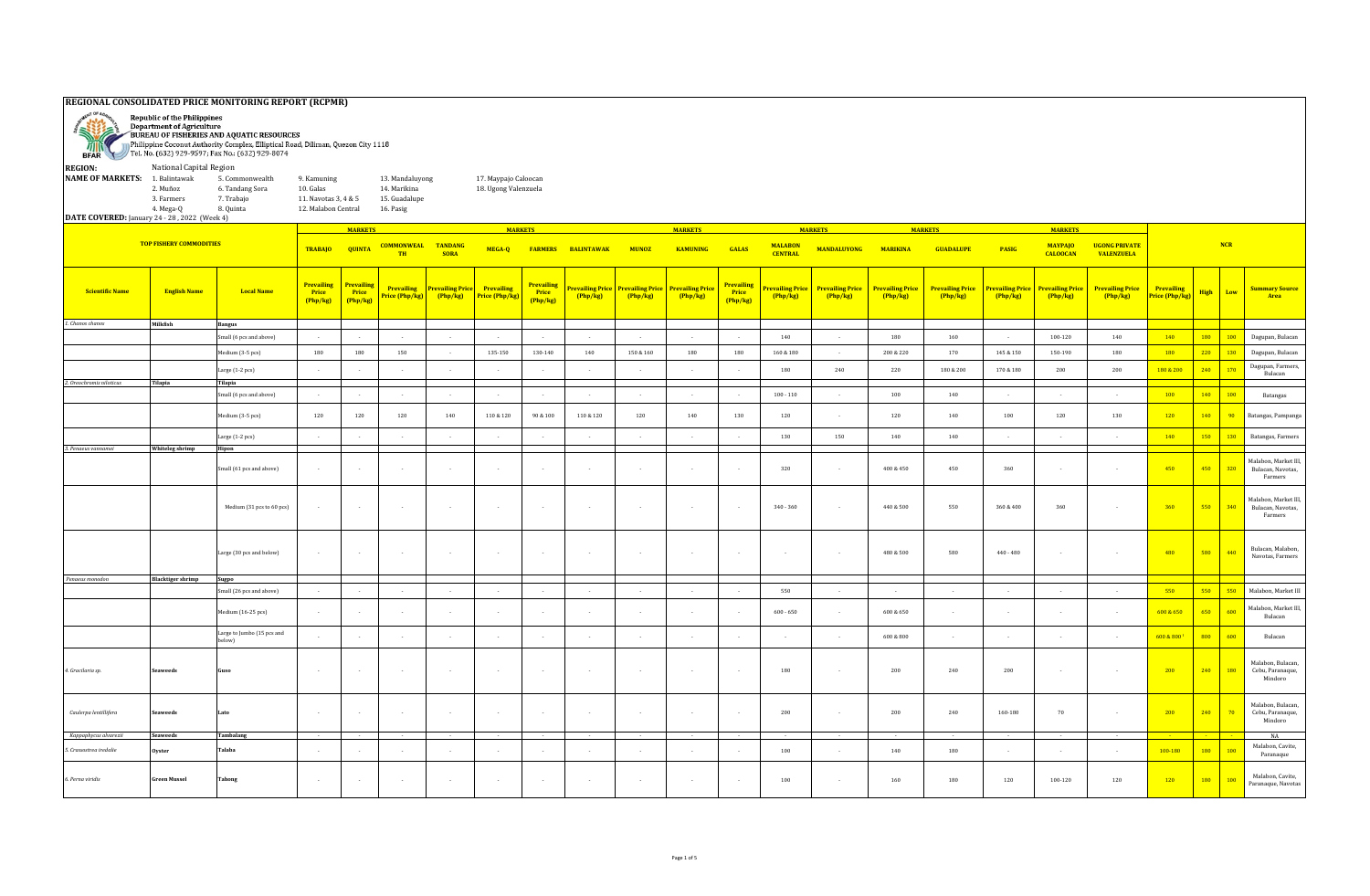|                                |                                   | <b>MARKETS</b>                    |                                        |                                      |                                | <b>MARKETS</b>                    |                              |                                        |                            | <b>MARKETS</b> |                                                    |                                      | <b>MARKETS</b>                   |                                   | <b>MARKETS</b>                    |                                   | <b>MARKETS</b>             |                                   |                                           |                              |             |     |                                                              |
|--------------------------------|-----------------------------------|-----------------------------------|----------------------------------------|--------------------------------------|--------------------------------|-----------------------------------|------------------------------|----------------------------------------|----------------------------|----------------|----------------------------------------------------|--------------------------------------|----------------------------------|-----------------------------------|-----------------------------------|-----------------------------------|----------------------------|-----------------------------------|-------------------------------------------|------------------------------|-------------|-----|--------------------------------------------------------------|
| <b>TOP FISHERY COMMODITIES</b> |                                   |                                   | <b>TRABAJO</b>                         | <b>QUINTA</b>                        | <b>COMMONWEAL</b><br><b>TH</b> | <b>TANDANG</b><br><b>SORA</b>     | MEGA-Q                       | <b>FARMERS</b>                         | <b>BALINTAWAK</b>          | <b>MUNOZ</b>   | <b>KAMUNING</b>                                    | <b>GALAS</b>                         | <b>MALABON</b><br><b>CENTRAL</b> | <b>MANDALUYONG</b>                | <b>MARIKINA</b>                   | <b>GUADALUPE</b>                  | <b>PASIG</b>               | <b>MAYPAJO</b><br><b>CALOOCAN</b> | <b>UGONG PRIVATE</b><br><b>VALENZUELA</b> |                              |             | NCR |                                                              |
| <b>Scientific Name</b>         | <b>English Name</b>               | <b>Local Name</b>                 | <b>Prevailing</b><br>Price<br>(Php/kg) | <b>Prevailing</b><br>Price<br>Php/kg | Prevailing<br>Price (Php/kg)   | <b>Prevailing Price</b><br>Php/kg | Prevailing<br>Price (Php/kg) | <b>Prevailing</b><br>Price<br>(Php/kg) | Prevailing Price<br>Php/kg | Php/kg         | <b>Prevailing Price Prevailing Price</b><br>Php/kg | <b>Prevailing</b><br>Price<br>Php/kg | <b>revailing Price</b><br>Php/kg | <b>Prevailing Price</b><br>Php/kg | <b>Prevailing Price</b><br>Php/kg | <b>Prevailing Price</b><br>Php/kg | Prevailing Price<br>Php/kg | <b>Prevailing Price</b><br>Php/kg | <b>Prevailing Price</b><br>Php/kg         | Prevailing<br>Price (Php/kg) | <b>High</b> | Low | <b>Summary Source</b><br>Area                                |
| 7. Scylla serrata              | Mudcrab                           | Alimango                          |                                        |                                      |                                |                                   |                              |                                        |                            |                |                                                    |                                      |                                  |                                   |                                   |                                   |                            |                                   |                                           |                              |             |     |                                                              |
|                                |                                   | Male                              | $\sim$                                 |                                      | ۰.                             | $\sim$                            | $\sim$                       | $\sim$                                 |                            |                |                                                    | $\sim$                               | 450                              | $\sim$                            | $450 - 650$                       | 900                               | 800                        | $\sim$                            |                                           | 450                          | 900         | 450 | Malabon, Market III,<br>Bulacan, Navotas,<br>Quezon          |
|                                |                                   | Female                            | $\sim$ 10 $\pm$                        |                                      | ۰.                             | $\sim$                            | $\sim$                       | $\sim$                                 |                            |                |                                                    | $\sim$                               | ÷.                               | ÷.                                | $600 - 650$                       | in 1919.                          |                            | $\sim$                            | $\sim$                                    | 600-650                      | 650         | 600 | Bulacan, Navotas                                             |
| 8. Portunus pelagicus          | <b>Blue swimming Crab</b>         | Alimasag                          |                                        |                                      |                                |                                   |                              |                                        |                            |                |                                                    |                                      |                                  |                                   |                                   |                                   |                            |                                   |                                           |                              |             |     |                                                              |
|                                |                                   | Small/Medium (7 pcs and<br>above) | $\sim$                                 |                                      | $\overline{\phantom{a}}$       | $\alpha$                          | $\sim$                       | $\sim$                                 |                            |                |                                                    | $\sim$                               | $250 - 300$                      | $\sim$                            | 360 & 450                         | 600                               | 250                        | 160                               | $\sim$                                    | 250                          | 600         | 160 | Malabon, Market III,<br>Farmers, Bulacan,<br>Navotas, Quezon |
|                                |                                   | Large (1-6 pcs)                   | $\sim$                                 |                                      |                                |                                   |                              |                                        |                            |                |                                                    |                                      | $350 - 480$                      |                                   | 450 & 500                         | 750                               | 480                        |                                   |                                           | 480                          | 750         | 350 | Malabon, Market III,<br>Farmers, Bulacan,<br>Navotas, Quezon |
| 9. Thunnus albacares           | <b>Yellowfin Tuna</b>             | Tambakol                          |                                        |                                      |                                |                                   |                              |                                        |                            |                |                                                    |                                      |                                  |                                   |                                   |                                   |                            |                                   |                                           |                              |             |     |                                                              |
|                                |                                   | Whole                             | $\sim$                                 |                                      | $\sim$                         | $\sim$                            | $\sim$                       | $\sim$                                 | $\sim$                     |                | $\sim$                                             | $\sim$                               | 280                              | $300 - 360$                       | $250 - 380$                       | 280-330                           | 300                        | 300                               | $\sim$                                    | 300                          | 380         | 250 | Malabon, Market III,<br>Farmers, Lucena,<br>Navotas          |
|                                |                                   | Sliced                            | $\sim$                                 | $\sim$                               | $\sim$                         | $\sim$                            | $\sim$                       | $\sim$                                 | $\sim$                     | $\sim$         | $\sim$                                             | $\sim$                               | 320                              | $\sim$                            | 280-360                           | 360                               | 400                        | $\sim$                            | $\sim$                                    | 360                          | 400         | 280 | Malabon, Market III,<br>Lucena, Farmers,<br>Navotas          |
|                                |                                   | lead                              | $\sim$                                 |                                      |                                | $\cdot$                           | $\sim$                       | $\sim$                                 |                            |                |                                                    | $\sim$                               |                                  | $\sim$                            | 120                               | 320                               | 200-320                    | $\sim$                            |                                           | 320                          | 320         | 120 | Lucena, Malabon,                                             |
| Katsuwonus pelamis             | Skipjack Tuna                     | Gulyasan                          |                                        |                                      |                                |                                   |                              |                                        |                            |                |                                                    |                                      |                                  |                                   |                                   |                                   |                            |                                   |                                           |                              |             |     | Farmers, Navotas                                             |
|                                |                                   | Whole                             | $\sim$                                 | $\sim$                               | $\sim$                         | $\sim$                            | $\sim$                       | $\sim$                                 | $\sim$                     |                | $\sim$                                             | $\sim$                               | 160                              | $\sim$                            | $\sim$                            | 240                               | $\sim$                     | $\sim$                            | $\sim$                                    | 160 & 240                    | 240         | 160 | Malabon, Market III,<br>Navotas                              |
|                                |                                   |                                   |                                        |                                      |                                |                                   |                              |                                        |                            |                |                                                    |                                      |                                  |                                   |                                   |                                   |                            |                                   |                                           | 200 & 280                    | 280         | 200 | Malabon, Market III,                                         |
|                                |                                   | Sliced                            | $\sim 100$                             | $\sim$                               | $\sim$<br>۰.                   | $\sim$<br>$\sim$                  | $\sim$<br>$\sim$             | $\sim$<br>$\sim$                       | $\sim$                     | $\sim$         | $\sim$<br>$\sim$                                   | $\cdot$<br>$\sim$                    | 200                              | $\sim$                            | $\sim$                            | 280<br>in a                       | $\sim$<br>×.               | $\sim$                            | $\sim$<br>$\sim$                          |                              | 300         | 140 | Navotas<br>Malabon, Market III,                              |
| Auxis thazard                  | Frigate Tuna                      | Tulingan                          | $\sim$ $\sim$                          |                                      |                                |                                   |                              |                                        |                            |                |                                                    |                                      | 140                              | 240 & 300                         | 240                               |                                   |                            | $200\,$                           |                                           | 240                          |             |     | Farmers, Lucena,<br>Navotas                                  |
| Auxis rochei                   | ullet Tuna                        | Tulingan                          | $\sim$                                 |                                      | $\sim$                         | $\sim$                            | $\sim$                       | $\sim$                                 | $\sim$                     |                | $\sim$                                             | $\sim$                               | $160 - 200$                      | $\sim$                            | $\sim$                            | 280                               | 200                        | $\sim$                            | 200                                       | 200                          | 280         | 160 | Malabon, Market III,<br>Farmers, Navotas                     |
| 10. Sardinella fimbriata       | Fringescale Sardinella            | unsoy                             | $\sim 10^{-1}$                         | $\sim$                               | $\sim$                         | $\sim$                            | $\sim 10^{-1}$               | $\sim$                                 | $\sim$                     | $\sim$         | $\sim$                                             | $\sim$                               | $\sim$ $\sim$                    | $\sim$                            | $\sim$ $\sim$                     | $\sim$                            | $\sim$                     | $\sim$                            | $\sim$                                    | - 1                          |             |     | $_{\rm NA}$                                                  |
| Sardinella lemuru              | <b>Bali Sardinella</b>            | amban                             | $\sim$                                 |                                      |                                |                                   | ÷.                           |                                        |                            |                |                                                    |                                      | $100 - 130$                      |                                   |                                   |                                   | 100                        | 80-90                             | 100                                       | 100                          | 130         | 80  | Malabon, Market III,<br>Navotas                              |
| Sardinella gibosa              | Goldstripe Sardinella             | amban                             | $\sim 10$                              | $\sim$                               | $\sim$                         | $\sim$ $\sim$                     | $\sim 10^{-1}$               | $\sim$                                 | $\sim 10^{-1}$             | $\sim$         | $\sim$                                             | $\sim$                               | $\sim$ $\sim$                    | $\sim$                            | 200                               | $\sim$                            | $\sim$                     | $\sim$                            | $\sim$                                    | 200                          | 200         | 200 | Lucena                                                       |
| 11. Rastrelliger kanagurta     | ndian Mackerel                    | <b>Alumahan</b>                   | $\sim$ 10 $\pm$                        | *280                                 | $\overline{\phantom{a}}$       | $\sim$                            | $*250$                       | $*250$                                 | *260 & 280                 | $*300$         | $\sim$                                             | $\sim$                               | $250 - 300$                      | 320                               | 260-340                           | 300                               | 200 & 300                  | $\sim$                            | $\sim$                                    | 300                          | 340         | 200 | Malabon, Lucena,<br>Market III, Farmers,<br>Quezon           |
| Scomberomorus commerson        | Narrow-barred Spanish<br>Mackerel | Tangigue                          | $\sim$                                 | $\sim$                               | $\sim$                         | $\sim$                            | $\sim$                       | $\sim$                                 | $\sim$                     |                | $\sim$                                             | $\sim$                               | 280 - 350                        | 500                               | $400 - 600$                       | 550-600                           | 440 & 460                  | $\sim$                            | $\sim$                                    | $-600$                       | 600         | 280 | Malabon, Market III,<br>Farmers, Lucena,<br>Quezon           |
| 12. Decapterus macrosoma       | Shortfin scad                     | Galunggong                        |                                        |                                      |                                |                                   |                              |                                        |                            |                |                                                    |                                      |                                  |                                   |                                   |                                   |                            |                                   |                                           |                              |             |     |                                                              |
|                                |                                   | Small (21 pcs and above)          | $\sim$                                 |                                      | $\overline{\phantom{a}}$       | $\sim$                            | $\sim$                       | $\sim$                                 |                            |                | $\sim$                                             | $\sim$                               | 160                              | $\sim$                            | 200 & 220                         | 260                               | $160\ \&\ 180$             | 180                               | 180                                       | 180                          | 260         | 160 | Malabon, Market III,<br>Lucen, Farmers,<br>Navotas           |
|                                |                                   | Medium (11-20 pcs)                | $\sim$                                 |                                      | $\overline{\phantom{a}}$       | $*260$                            | 240                          | 250                                    | $*240$                     | *280-300       | $\sim$                                             | $\sim$                               | $\sim$                           | $\sim$                            | 240                               | 260 & 280                         | $\sim$                     | $\sim$                            | $\sim$                                    | 240                          | 280         | 240 | Malabon, Lucena,<br>Market III, Farmers                      |
|                                |                                   | Large (7-10 pcs)                  | $\sim$                                 |                                      |                                |                                   | $\sim$                       | $\sim$                                 |                            |                |                                                    | ÷.                                   | 200                              | 280                               | $240 - 300$                       |                                   | 200                        |                                   | 240                                       | 200 & 240                    | 300         | 200 | Malabon, Market III,<br>Farmers, Lucena,<br>Navotas          |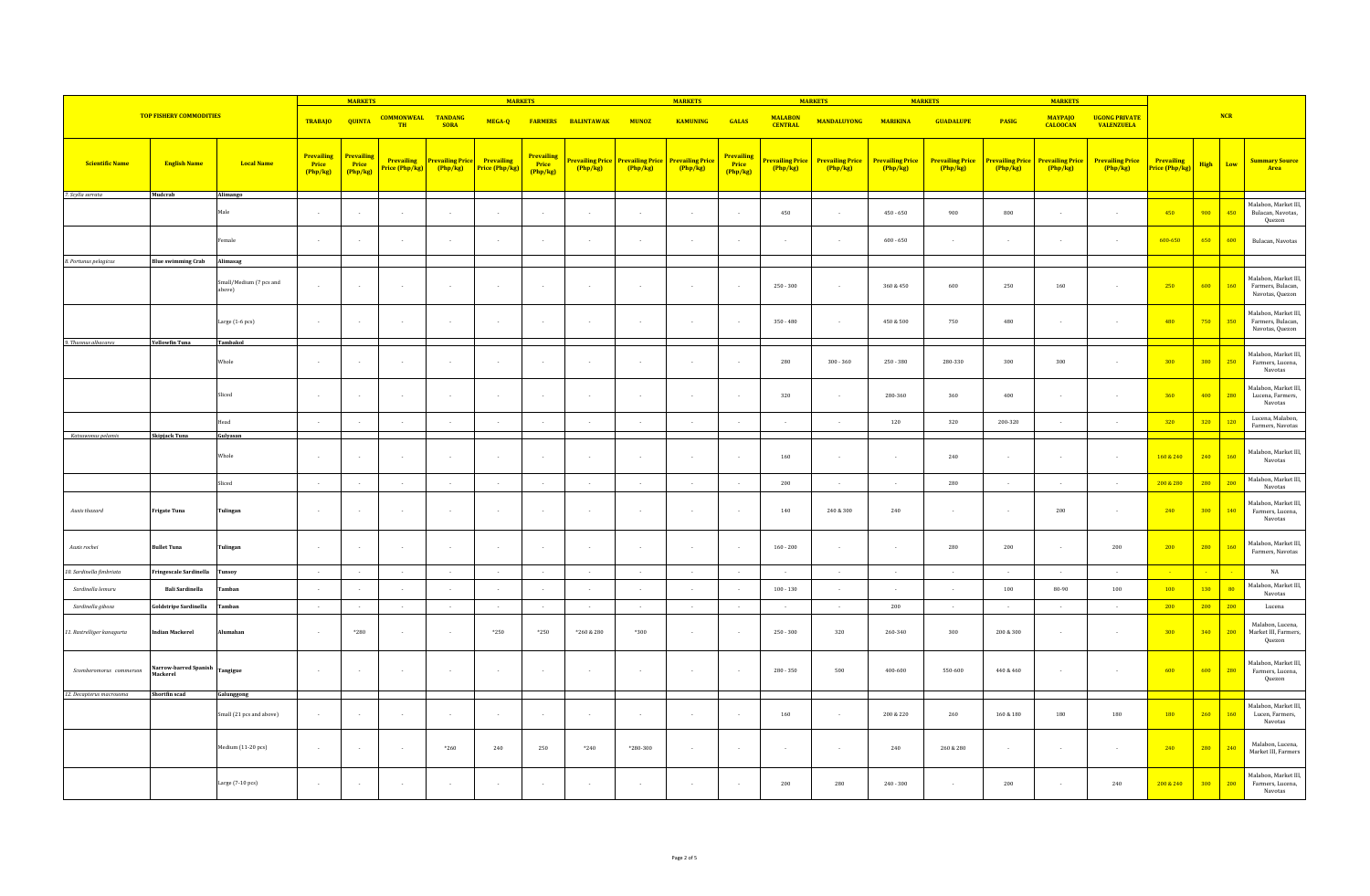|                                    |                                           |                                                                                |                                        | <b>MARKETS</b>                |                                     | <b>MARKETS</b>                    |                                     |                                 |                                   |              | <b>MARKETS</b>                                       |                               |                                   | <b>MARKETS</b>                    | <b>MARKETS</b>                    |                                   |                                   | <b>MARKETS</b>                    |                                           |                                     |     |                |                                                             |
|------------------------------------|-------------------------------------------|--------------------------------------------------------------------------------|----------------------------------------|-------------------------------|-------------------------------------|-----------------------------------|-------------------------------------|---------------------------------|-----------------------------------|--------------|------------------------------------------------------|-------------------------------|-----------------------------------|-----------------------------------|-----------------------------------|-----------------------------------|-----------------------------------|-----------------------------------|-------------------------------------------|-------------------------------------|-----|----------------|-------------------------------------------------------------|
|                                    | <b>TOP FISHERY COMMODITIES</b>            |                                                                                | <b>TRABAJO</b>                         | <b>QUINTA</b>                 | <b>COMMONWEAL</b><br><b>TH</b>      | <b>TANDANG</b><br><b>SORA</b>     | MEGA-Q                              |                                 | <b>FARMERS BALINTAWAK</b>         | <b>MUNOZ</b> | <b>KAMUNING</b>                                      | <b>GALAS</b>                  | <b>MALABON</b><br><b>CENTRAL</b>  | <b>MANDALUYONG</b>                | <b>MARIKINA</b>                   | <b>GUADALUPE</b>                  | <b>PASIG</b>                      | <b>MAYPAJO</b><br><b>CALOOCAN</b> | <b>UGONG PRIVATE</b><br><b>VALENZUELA</b> |                                     |     | NCR            |                                                             |
| <b>Scientific Name</b>             | <b>English Name</b>                       | <b>Local Name</b>                                                              | <b>Prevailing</b><br>Price<br>(Php/kg) | Prevailing<br>Price<br>Php/kg | <b>Prevailing</b><br>Price (Php/kg) | <b>Prevailing Price</b><br>Php/kg | <b>Prevailing</b><br>Price (Php/kg) | Prevailing<br>Price<br>(Php/kg) | <b>Prevailing Price</b><br>Php/kg | Php/kg       | <b>Prevailing Price Prevailing Price</b><br>(Php/kg) | Prevailing<br>Price<br>Php/kg | <b>Prevailing Price</b><br>Php/kg | <b>Prevailing Price</b><br>Php/kg | <b>Prevailing Price</b><br>Php/kg | <b>Prevailing Price</b><br>Php/kg | <b>Prevailing Price</b><br>Php/kg | <b>Prevailing Price</b><br>Php/kg | <b>Prevailing Price</b><br>(Php/kg)       | <b>Prevailing</b><br>Price (Php/kg) |     | High Low       | <b>Summary Source</b><br>Area                               |
| 13. Loligo sp.                     | Squid                                     | Pusit                                                                          |                                        |                               |                                     |                                   |                                     |                                 |                                   |              |                                                      |                               |                                   |                                   |                                   |                                   |                                   |                                   |                                           |                                     |     |                |                                                             |
|                                    |                                           | Lumot                                                                          | $\sim 10$                              | $\sim$                        | $\sim$                              | $\sim$                            | $\sim$                              | $\sim$                          | $\sim$                            | $\sim$       | $\sim$                                               | $\sim$                        | 350                               | 440                               | 400                               | 430                               | 440                               | 360                               | $\sim$                                    | 440                                 | 440 | 350            | Malabon, Market III,<br>Farmers, Lucena,<br>Navotas, Quezon |
|                                    |                                           | Bisaya/Kalawang/Lapis                                                          | $\sim$                                 |                               | $\sim$                              | $\sim$                            | $\sim$                              |                                 |                                   |              |                                                      | $\sim$                        | $\sim$                            | 400                               | $\sim$                            | 180                               | 130                               | 200                               | 200                                       | 200                                 | 400 | 130            | Farmers, Malabon,<br>Navotas                                |
| 14. Lutjanus sp.                   | Snapper                                   | Maya-maya                                                                      | $\sim$                                 |                               | $\sim$                              | $\sim$                            | $\sim$                              |                                 | . п.                              | - 1          | $\sim$                                               | $\sim$                        | $350 - 400$                       | $360 - 480$                       | 400 & 450                         | 600                               | 360                               | 360                               | $\sim$                                    | 360                                 | 600 | 350            | Malabon, Market III<br>Farmers, Lucena,<br>Navotas          |
| 15. Epinephelus sp.                | Grouper                                   | Lapu-lapu                                                                      | $\sim$                                 |                               | $\sim$                              | $\sim$                            | $\sim$                              |                                 | . п.                              | $\sim$       | $\sim$                                               | $\sim$                        | 360                               | 450 & 580                         | $300 - 550$                       | 360-550                           | 300                               | 300                               | $\sim$                                    | 300                                 | 580 | 320            | Malabon, Market III,<br>Farmers, Lucena,<br>Navotas         |
| Epinephelus sp.                    | <b>Grouper</b> (Red)                      | Lapu-lapu pula                                                                 | $\sim$                                 |                               | $\overline{\phantom{a}}$            | $\sim$                            | $\sim$                              |                                 | $\sim$                            | $\sim$       | $\sim$                                               | $\sim$                        | $450 - 550$                       | 400                               | $320 - 550$                       | 600                               | 600                               | 300                               | $\sim$                                    | 550 & 600                           | 600 | 300            | Malabon, Market III<br>Farmers, Lucena,<br>Navotas          |
| <b>Other Fishery Commodities</b>   |                                           |                                                                                |                                        |                               |                                     |                                   |                                     |                                 |                                   |              |                                                      |                               |                                   |                                   |                                   |                                   |                                   |                                   |                                           |                                     |     |                |                                                             |
| Acetes sp.                         | Krill                                     | Alamang                                                                        | $\sim$                                 |                               | $\sim$                              | $\sim$                            | $\sim$                              |                                 |                                   | $\sim$       | $\sim$                                               | $\sim$                        | 60                                | $\sim$                            | $\sim$                            | $\sim$                            | $\sim$                            | $\sim$                            | $\sim$                                    | $-60$                               | 60  | 60             | Malabon, Market III                                         |
| Caesio sp.                         | <b>Fusilier</b>                           | <b>Dalagang Bukid</b>                                                          | $\sim$                                 |                               | $\sim$                              | $\sim$                            | $\sim$                              |                                 | . п.                              | - 1          | $\sim$                                               | $\sim$                        | $\sim$                            | $300 - 320$                       | 300                               | 320 & 360                         | $\sim$                            | $\sim$                            | $\sim$                                    | 300 & 320                           | 360 | 300            | Farmers, Lucena                                             |
| Caesio cuning                      | <b>Redbelly Yellowtail</b><br>Fusilier    | Dalagang Bukid<br>Lapad/Sinaw-an                                               | $\sim$                                 |                               | $\sim$                              | $\sim$                            | $\sim$                              |                                 |                                   |              | $\sim$                                               | $\sim$                        | $\sim$                            | 400                               | $280 - 340$                       | $\sim$                            | $\sim$                            | $\sim$                            | $\sim$                                    | 280-400                             | 400 | 280            | Farmers, Lucena                                             |
| Caranx sp.                         | <b>Trevally</b>                           | <b>Talakitok</b>                                                               | $\sim$                                 |                               | $\sim$                              | $\sim$                            | $\sim$                              |                                 | $\sim$                            | $\sim$       | $\sim$                                               | $\sim$                        | $330 - 380$                       | $360 - 480$                       | 350 & 380                         | 380-450                           | $\sim$                            | $\sim$                            | $\sim$                                    | 380                                 | 480 | 330            | Malabon, Market III,<br>Palawan, Farmers,<br>Lucena         |
| Decapterus macrosoma               | <b>Shortfin Scad</b>                      | <b>Galunggong</b> (Imported)                                                   |                                        |                               |                                     |                                   |                                     |                                 |                                   |              |                                                      |                               |                                   |                                   |                                   |                                   |                                   |                                   |                                           |                                     |     |                |                                                             |
|                                    |                                           | Medium (11-20 pcs)                                                             | 220 & 240                              | 220 & 240                     | 220                                 | $*240$                            | 200                                 | 200 & 220                       | 180                               | 200 & 240    | $\sim$                                               |                               | 180                               | $\sim$                            | 260 & 280                         | $\sim$                            | 180                               | 160                               | 200                                       | 200 & 220                           | 280 | 160            | Malabon, Farmers,                                           |
|                                    |                                           | Large (7-10 pcs)                                                               |                                        |                               |                                     |                                   |                                     |                                 |                                   |              |                                                      |                               |                                   |                                   |                                   | $\sim$                            | 200                               |                                   |                                           | 200                                 |     | 200 200        | Navotas, Lucena<br>Navotas                                  |
| Decapterus russelli                | <b>Indian scad</b>                        | <b>Galunggong Babae</b>                                                        |                                        |                               |                                     |                                   |                                     |                                 |                                   |              |                                                      |                               |                                   |                                   |                                   |                                   |                                   |                                   |                                           |                                     |     |                | <b>NA</b>                                                   |
| Dendrophysa russelii               | Croaker                                   | Alakaak                                                                        | $\sim$                                 | $\sim$                        | $\sim$                              | $\sim$                            | $\sim$                              | $\sim$                          | $\sim$                            | $\sim$       | $\sim$                                               |                               | $200 - 240$                       | $\sim$                            | $\sim$                            | $\sim$                            | $\sim$                            | $\sim$                            | $\sim$                                    | $200 - 240$                         | 240 | 200            | Malabon, Market III<br>Malabon, Market III,                 |
| Gerres oyena                       | Common Silverbiddy                        | Latab/Lamas<br>Lawayan/Tambong/Sapsa                                           |                                        |                               |                                     |                                   |                                     |                                 |                                   |              |                                                      |                               | $180 - 220$                       |                                   |                                   | 320                               |                                   |                                   |                                           | 180-320                             | 320 | 180            | Farmers<br>Farmers, Lucena,                                 |
| Leiognathus sp.                    | Pony Fish/Slipmouth                       |                                                                                | $\sim$                                 | $\sim$                        | $\sim$                              | $\sim$                            | $\sim$                              | $\sim$                          | $\sim$                            | $\sim$       | $\sim$                                               | . п.                          | $\sim$                            | 320                               | 500                               | 360                               | 360 & 400                         | $\sim$                            | $\sim$                                    | 360                                 | 500 | 320            | Quezon, Malabon                                             |
| Lethrinus ornatus                  | <b>Ornate Emperor</b>                     | Kanuping/Bukawin/Kata<br>mbak                                                  | $\sim$                                 |                               | $\sim$                              | $\sim$                            | $\sim$                              |                                 | $\sim$                            | $\sim$       | $\sim$                                               | ÷.                            | $\cdot$                           | $\sim$                            | $\sim$                            | n.                                |                                   | $\sim$                            | $\sim$                                    | - 2                                 |     |                | NA                                                          |
| Lethrinus sp.<br>Makaira nigricans | <b>Emperor fish</b><br><b>Blue Marlin</b> | Kanuping<br>Malasugui/Mantalaan                                                |                                        |                               |                                     |                                   | $\sim$                              |                                 |                                   |              |                                                      |                               |                                   | $580 - 600$                       |                                   | 300                               |                                   | $\sim$                            |                                           | 300<br>580-600                      | 600 | 300 300<br>580 | Farmers<br>Farmers                                          |
| Mene maculata                      | Moonfish                                  | Chabita/Sapatero/Kadis/<br>Hiwas/Chabita/Pateros/Bi<br>long-Bilong/Tabas/Kunan |                                        |                               | $\sim$                              | $\sim$                            | $\sim$                              |                                 |                                   |              |                                                      | $\sim$                        | $\sim$                            | $\sim$                            | $\sim$                            | $260 - 300$                       | 160                               | $\sim$                            | $\sim$                                    | 160-3004                            | 300 | 160            | Farmers, Malabon,<br>Navotas                                |
| Metapenaeus ensis                  | Greasy - back shrimp Suwahe               |                                                                                | $\sim$                                 |                               | $\sim$                              | $\sim$                            | $\sim$                              | ÷.                              | n.                                | $\sim$       | $\sim$                                               |                               | 400-500                           | $400 - 550$                       | $\sim$                            | n.                                | $\sim$                            | $\sim$                            | $\sim$                                    | 400                                 | 550 | 400            | Malabon, Market III,<br>Farmers                             |
| Nemipterus sp.                     | <b>Threadfin Bream</b>                    | <b>Bisugo</b>                                                                  |                                        |                               |                                     |                                   | $\sim$                              |                                 |                                   |              |                                                      |                               | 320                               | 400                               | 320 & 400                         | 300-380                           |                                   | $\sim$                            |                                           | 320 & 400                           | 400 | 300            | Malabon, Market III,<br>Farmers, Lucena                     |
| Pinna bicolor                      | Pen shell                                 | <b>Baloko</b>                                                                  |                                        |                               |                                     |                                   |                                     |                                 |                                   |              |                                                      |                               |                                   |                                   |                                   | 320                               |                                   |                                   |                                           | 320 320 320                         |     |                | Farmers                                                     |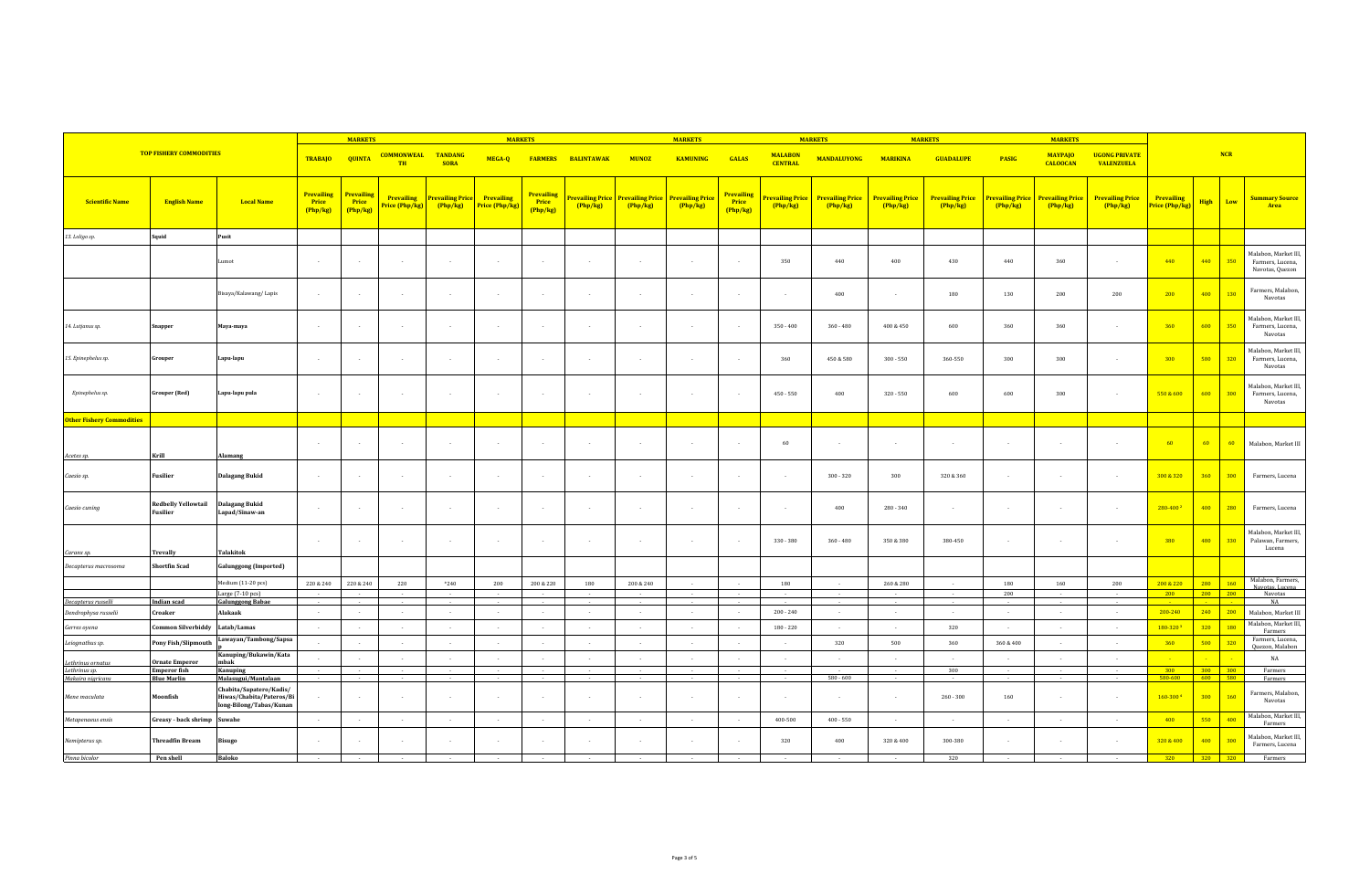| <b>TOP FISHERY COMMODITIES</b>              |                                     |                                                                                            |                                        | <b>MARKETS</b>                         |                                     |                                     | <b>MARKETS</b>                      |                                      |                                   |                                   | <b>MARKETS</b>                    |                                 |                                   | <b>MARKETS</b>                      |                                   | <b>MARKETS</b>                    |                                   | <b>MARKETS</b>                    |                                           |                                     |      |     |                                                     |
|---------------------------------------------|-------------------------------------|--------------------------------------------------------------------------------------------|----------------------------------------|----------------------------------------|-------------------------------------|-------------------------------------|-------------------------------------|--------------------------------------|-----------------------------------|-----------------------------------|-----------------------------------|---------------------------------|-----------------------------------|-------------------------------------|-----------------------------------|-----------------------------------|-----------------------------------|-----------------------------------|-------------------------------------------|-------------------------------------|------|-----|-----------------------------------------------------|
|                                             |                                     |                                                                                            | <b>TRABAJO</b>                         | <b>QUINTA</b>                          | <b>COMMONWEAL</b><br><b>TH</b>      | <b>TANDANG</b><br><b>SORA</b>       | MEGA-Q                              |                                      | <b>FARMERS BALINTAWAK</b>         | <b>MUNOZ</b>                      | <b>KAMUNING</b>                   | <b>GALAS</b>                    | <b>MALABON</b><br><b>CENTRAL</b>  | <b>MANDALUYONG</b>                  | <b>MARIKINA</b>                   | <b>GUADALUPE</b>                  | <b>PASIG</b>                      | <b>MAYPAJO</b><br><b>CALOOCAN</b> | <b>UGONG PRIVATE</b><br><b>VALENZUELA</b> |                                     |      | NCR |                                                     |
| <b>Scientific Name</b>                      | <b>English Name</b>                 | <b>Local Name</b>                                                                          | <b>Prevailing</b><br>Price<br>(Php/kg) | <b>Prevailing</b><br>Price<br>(Php/kg) | <b>Prevailing</b><br>Price (Php/kg) | <b>Prevailing Price</b><br>(Php/kg) | <b>Prevailing</b><br>Price (Php/kg) | <b>Prevailing</b><br>Price<br>Php/kg | <b>Prevailing Price</b><br>Php/kg | <b>Prevailing Price</b><br>Php/kg | <b>Prevailing Price</b><br>Php/kg | Prevailing<br>Price<br>(Php/kg) | <b>Prevailing Price</b><br>Php/kg | <b>Prevailing Price</b><br>(Php/kg) | <b>Prevailing Price</b><br>Php/kg | <b>Prevailing Price</b><br>Php/kg | <b>Prevailing Price</b><br>Php/kg | <b>Prevailing Price</b><br>Php/kg | <b>Prevailing Price</b><br>Php/kg         | <b>Prevailing</b><br>Price (Php/kg) | High | Low | <b>Summary Source</b><br>Area                       |
| Priacanthus hamrur                          | <b>Moontail Bullseye</b>            | Bukawon/Budlatan/Buka                                                                      | $\sim$                                 |                                        | $\overline{\phantom{a}}$            | $\sim$                              | $\sim$                              |                                      | $\sim$                            | . .                               | $\sim$                            | $\sim$                          | $\overline{\phantom{a}}$          | $\sim$                              | $\sim$                            | 300 & 350                         | $\sim$                            | $\sim$                            | $\sim$                                    | 300 & 350                           | 350  | 300 | Farmers                                             |
| Rastrelliger sp.                            | Mackerel                            | Hasa-hasa                                                                                  | $\sim$                                 |                                        | $\sim$                              | $\sim$                              | $\sim$                              |                                      |                                   |                                   |                                   | $\sim$                          | 320                               | 360 & 400                           | 240 - 380                         | 300-360                           |                                   |                                   | $\sim$                                    | 360                                 | 400  | 240 | Malabon, Market III,<br>Farmers, Lucena             |
| Salmo salar                                 | <b>Atlantic Salmon</b>              | Salmon                                                                                     |                                        |                                        |                                     |                                     |                                     |                                      |                                   |                                   |                                   |                                 |                                   |                                     |                                   |                                   |                                   |                                   |                                           |                                     |      |     |                                                     |
|                                             |                                     | head                                                                                       |                                        |                                        |                                     |                                     |                                     |                                      |                                   |                                   |                                   |                                 | 140                               | $160 - 200$                         | 160-300                           | 180                               |                                   |                                   |                                           | 160                                 | 300  | 140 | Malabon, Market III,<br>Farmers, Quezon             |
|                                             |                                     | belly                                                                                      | $\sim$                                 |                                        | $\overline{\phantom{a}}$            | $\sim$                              | $\sim$                              |                                      |                                   |                                   |                                   | $\sim$                          | $\overline{\phantom{a}}$          | $\sim$                              | $320 - 400$                       | 380                               | $\sim$                            |                                   | $\sim$                                    | 320-400                             | 400  | 320 | Quezon, Farmers,<br>Malabon                         |
|                                             |                                     | meat/sliced                                                                                | $\sim$                                 |                                        | $\sim$                              | $\sim$                              | $\sim$                              |                                      | $\sim$                            | $\sim$                            | $\sim$                            | $\sim$                          | $\overline{\phantom{a}}$          | $\sim$                              | 620-650                           | 700                               | $\sim$                            |                                   | $\sim$                                    | 620-700                             | 700  | 620 | Quezon, Farmers,<br>Malabon                         |
| Sardinella tawilis                          | <b>Freshwater tawilis</b>           | Tawilis/ Salinyasi                                                                         | $\sim$                                 |                                        | $\sim$                              | $\sim$                              | $\sim$                              |                                      |                                   |                                   |                                   |                                 | $\sim$                            | 160                                 | 160                               | $\sim$                            | - 1                               |                                   | $\sim$                                    | 160                                 | 160  | 160 | Farmers, Lucena                                     |
|                                             |                                     |                                                                                            | $\sim$                                 | $\sim$                                 | $\sim$                              | $\sim$                              | $\sim$                              |                                      |                                   |                                   | $\sim$                            | $\sim$                          | $\sim$                            | $\sim$                              | $\sim$                            | 350                               | $\sim$                            | $\sim$                            | $\sim$                                    | 350                                 | 350  | 350 | Farmers                                             |
| Scatophagus argus<br>Selar crumenophthalmus | Spotted Scad<br><b>Big-eye Scad</b> | Kapiged/Kitang<br>Matangbaka/Matambaka/<br>Mat-an/Salay-<br>salay/Tamarong/Tulay/K<br>utob | $\sim$                                 | $\sim$                                 | $\sim$                              | $\sim$                              | $\sim$                              |                                      | - 11                              | - 1                               | $\sim$                            | $\sim$                          | $\sim$                            | 360                                 | 220-340                           | 300 & 320                         | 320                               | $\sim$                            | $\sim$                                    | 320                                 | 360  | 220 | Farmers, Lucena,<br>Malabon, Navotas                |
| Selaroides leptolepis                       | Yellow-striped Scad                 | Salay-<br>salay/Salaginto/Salay-<br>ginto/Dalinu-<br>an/Lambiyaw/Karabalyas                |                                        |                                        | $\overline{\phantom{a}}$            | $\sim$                              | $\sim$                              |                                      |                                   |                                   |                                   | $\sim$                          | $260 - 320$                       | 320                                 | $280 - 350$                       | 320 - 350                         |                                   |                                   | $\sim$                                    | 320                                 | 350  | 260 | Malabon, Market III,<br>Farmers, Lucena             |
| Siganus sp.                                 | Spinefoot/<br>Rabbitfish/Siganid    | Bataway/Danggit/Bawis/<br>Malaga                                                           | $\sim$                                 |                                        | $\sim$                              | $\sim$                              | $\sim$                              |                                      | $\sim$                            | - 1                               | $\sim$                            | $\sim$                          | 280 - 300                         | $\sim$                              | $\sim$                            | 260                               | $\sim$                            | $\sim$                            | $\sim$                                    | 260-300                             | 300  | 260 | Malabon, Market III,<br>Farmers                     |
| Sillago sihama                              | Whiting                             | Asohos                                                                                     | $\sim$                                 |                                        | $\overline{\phantom{a}}$            | $\sim$                              | $\sim$                              |                                      | $\sim$                            | $\sim$                            | $\sim$                            |                                 | $240 - 260$                       | 320                                 | $\sim$                            |                                   | $\sim$                            | $\sim$                            | $\sim$                                    | 240-320                             | 320  | 240 | Malabon, Market III,<br>Farmers                     |
| Sphyraena sp.                               | Barracuda                           | Panghalwan/Lusod/Rumpi                                                                     |                                        |                                        | $\sim$                              | $\sim$                              | $\sim$                              |                                      |                                   |                                   |                                   |                                 | $300 - 320$                       | 320                                 | $\sim$                            | $260 - 320$                       |                                   |                                   | $\sim$                                    | 320                                 | 320  | 260 | Malabon, Market III,<br>Farmers                     |
| Stolephorus comersonni                      | Commerson's<br>Anchovy              | Dilis/Bolinao                                                                              | $\sim$                                 | $\sim$                                 | $\sim$                              | $\sim$                              | $\sim$                              | $\sim$                               | $\sim$                            | $\sim$                            | $\sim$                            |                                 | $240 - 320$                       | $\sim$                              | $\sim$                            | $\sim$                            | $\sim$                            | $\sim$                            | $\sim$                                    | 240-320                             | 320  | 240 | Malabon, Market III                                 |
| Stolephorus indicus                         | <b>Indian Anchovy</b>               | Dilis/Twakang/Munamon<br>/Libgaw/Sinarap/Sarapon                                           |                                        | $\sim$                                 | $\overline{a}$                      | $\sim$                              | $\sim$                              |                                      |                                   |                                   | $\overline{\phantom{a}}$          |                                 | $100 - 140$                       | $\sim$                              | $\sim$                            | $\sim$                            | . .                               |                                   | $\sim$                                    | 100-140                             | 140  | 100 | Malabon, Market III                                 |
| Stolephorus sp.                             | Anchovy                             | Dilis/Bolinao/Tuwakang/<br>Bawdnon                                                         | $\sim$                                 | $\sim$                                 | $\sim$                              | n.                                  | $\sim$                              |                                      |                                   |                                   |                                   |                                 |                                   |                                     | $\sim$                            |                                   | $\sim$                            |                                   | $\sim$                                    |                                     |      |     | NA                                                  |
| Teuthida sp.                                | Squid                               | Pusit                                                                                      | $\sim$                                 |                                        | $\overline{\phantom{a}}$            | $\sim$                              | $\sim$                              |                                      |                                   |                                   |                                   |                                 | $400 - 450$                       | $\sim$                              | $\ddot{\phantom{a}}$              | . .                               | $\sim$                            | $\sim$                            | $\ddot{\phantom{a}}$                      | 400-450                             | 450  | 400 | Malabon, Market III                                 |
| Trachinotus sp.                             | Pompano                             | Pampano                                                                                    |                                        |                                        |                                     |                                     |                                     |                                      |                                   |                                   |                                   |                                 |                                   |                                     |                                   |                                   |                                   |                                   |                                           |                                     |      |     |                                                     |
|                                             |                                     | white                                                                                      | $\sim$                                 |                                        | $\sim$                              | $\sim$                              | $\sim$                              |                                      |                                   |                                   |                                   |                                 | 320                               | 320 & 360                           | 300                               | 340                               | 280                               |                                   | $\sim$                                    | 320                                 | 360  | 280 | Malabon, Market III,<br>Bulacan, Farmers,<br>Lucena |
|                                             |                                     | black                                                                                      | $\sim$ 100 $\mu$                       |                                        | $\sim$                              | $\sim$                              | $\sim$                              |                                      |                                   |                                   |                                   |                                 | $300 - 450$                       | 450                                 | 380                               | $\sim$                            |                                   | $\sim$                            | $\sim$                                    | 450                                 | 450  | 300 | Malabon, Market III,<br>Farmers, Lucena             |
| Trichiurus japonicus                        | <b>Cutlass Fish</b>                 | Espada<br>Espada/                                                                          | $\sim$                                 |                                        | $\sim$                              |                                     | $\sim$                              |                                      |                                   |                                   |                                   |                                 |                                   |                                     | $\sim$                            | $\sim$                            |                                   |                                   | $\sim$                                    |                                     |      |     | NA                                                  |
| Trichiurus lepturus                         | <b>Largehead Hairtail</b>           | Pingka/Langkoy<br>Lahing/Diwit                                                             | $\sim$                                 |                                        |                                     |                                     |                                     |                                      |                                   |                                   |                                   |                                 | 300                               |                                     | 360 & 400                         | 360                               |                                   |                                   |                                           | 360                                 | 400  | 300 | Malabon, Market III,<br>Lucena, Farmers             |